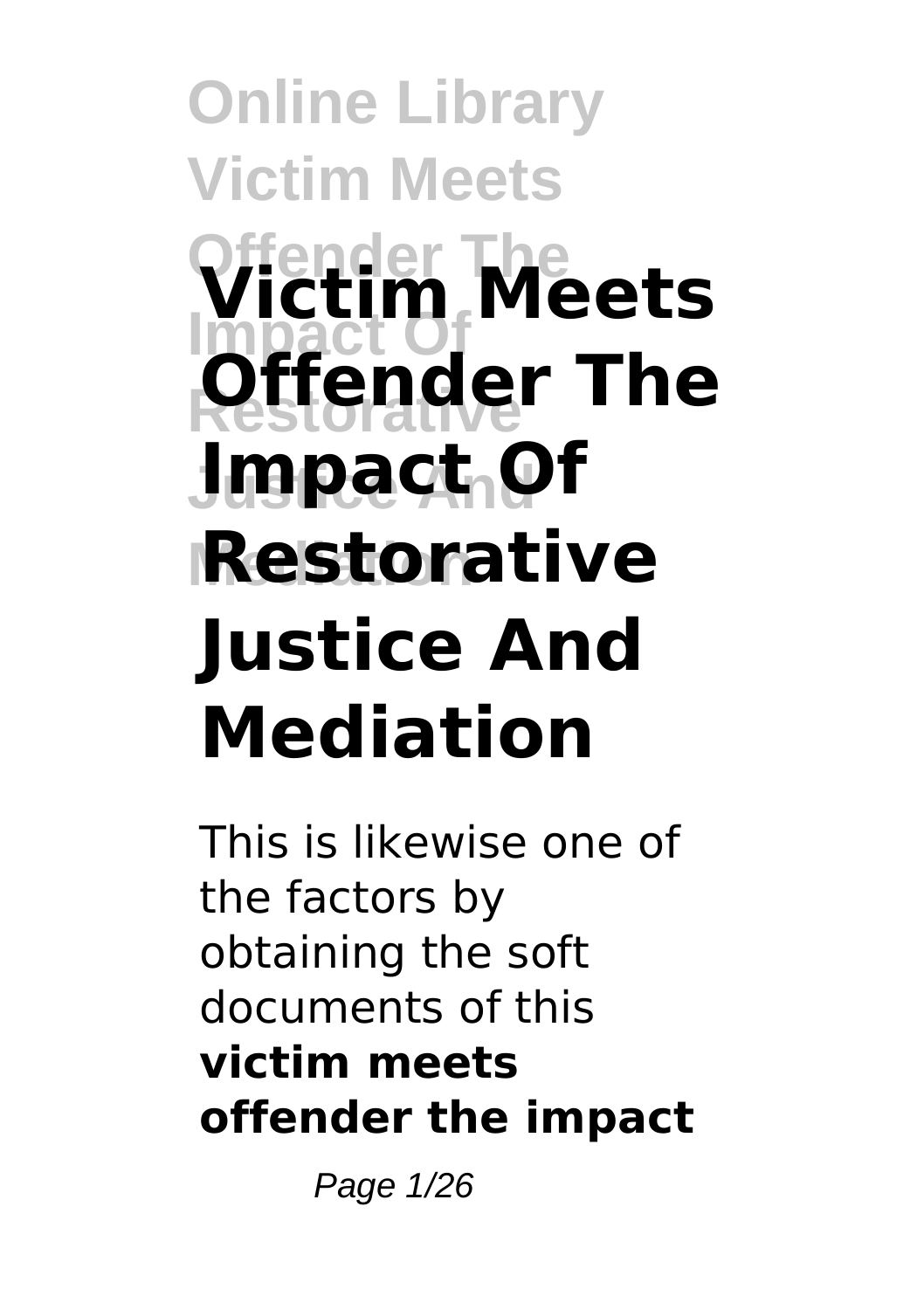**Online Library Victim Meets Offender The of restorative justice land mediation** by **Produite** more times to spend to go to the **ebook launch as with** require more times to ease as search for them. In some cases, you likewise accomplish not discover the notice victim meets offender the impact of restorative justice and mediation that you are looking for. It will very squander the time.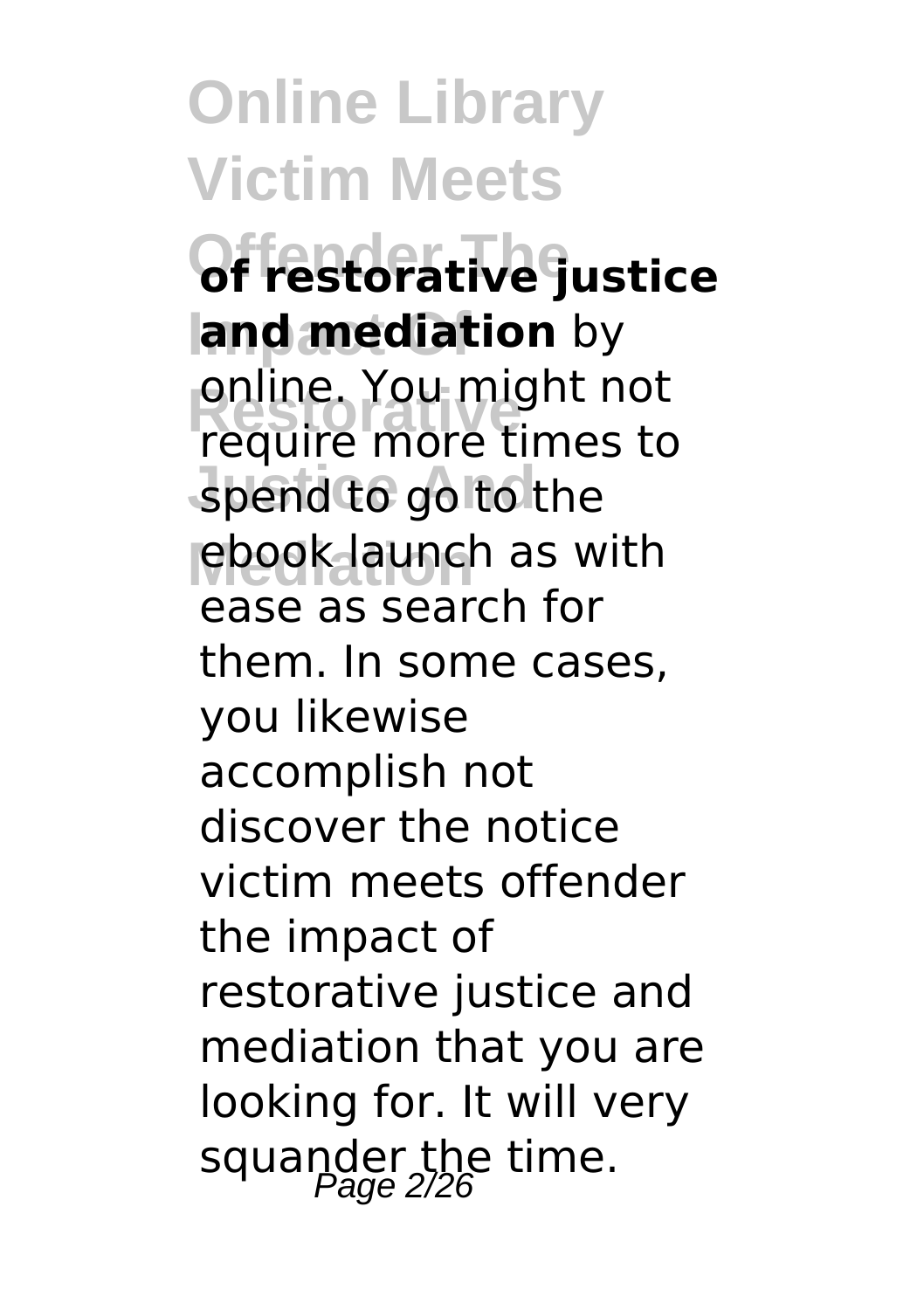### **Online Library Victim Meets Offender The**

**However below, with Restorative** it will be appropriately unquestionably easy to **Mediation** get as skillfully as you visit this web page, download guide victim meets offender the impact of restorative justice and mediation

It will not agree to many epoch as we explain before. You can attain it though be in something else at home and even in your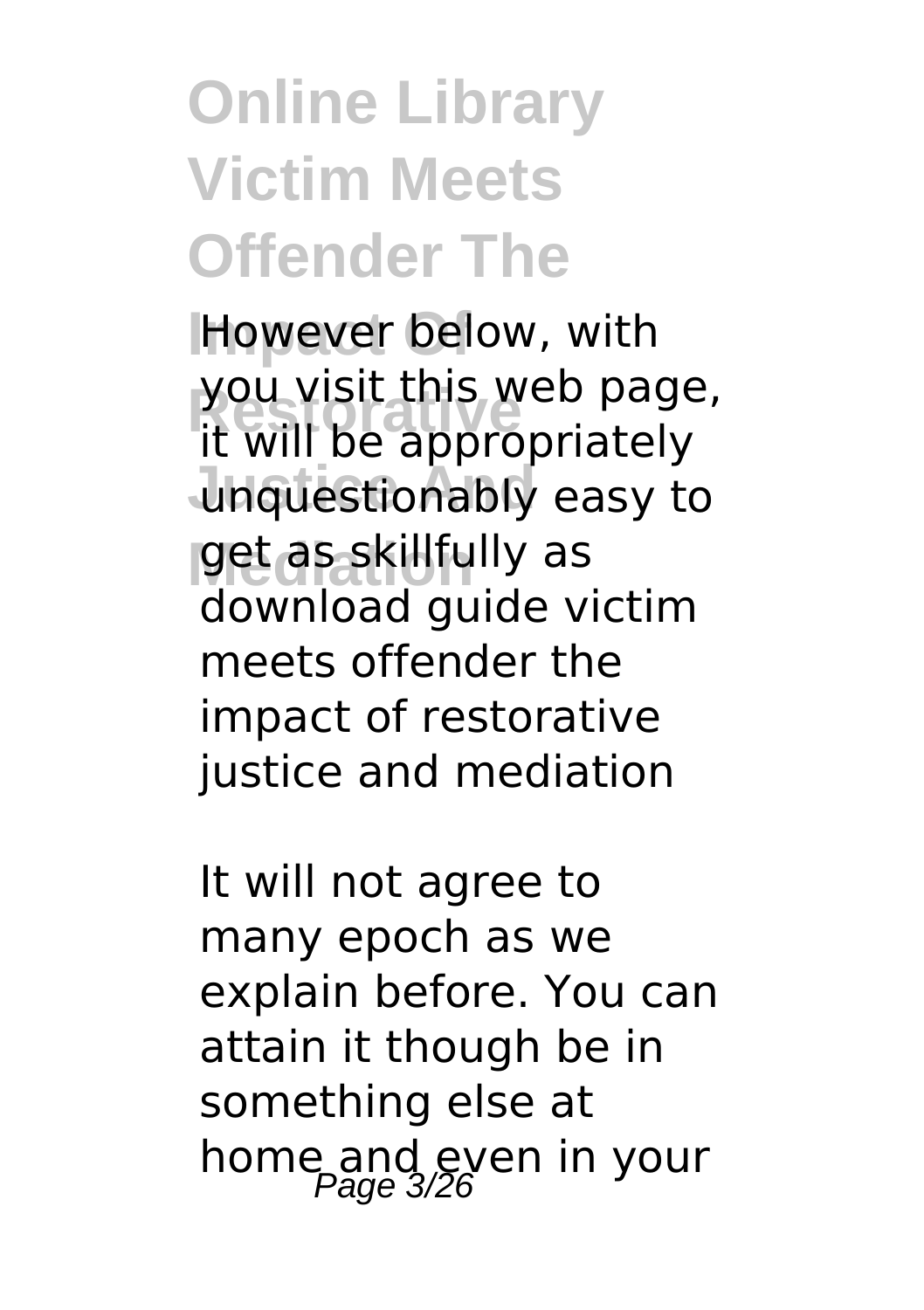**Offender The** workplace. thus easy! **So, are you question? Restorative** we give below as with *<u>ease</u>* as review victim **Mediation meets offender the** Just exercise just what **impact of restorative justice and mediation** what you later than to read!

Ebooks and Text Archives: From the Internet Archive; a library of fiction, popular books, children's books,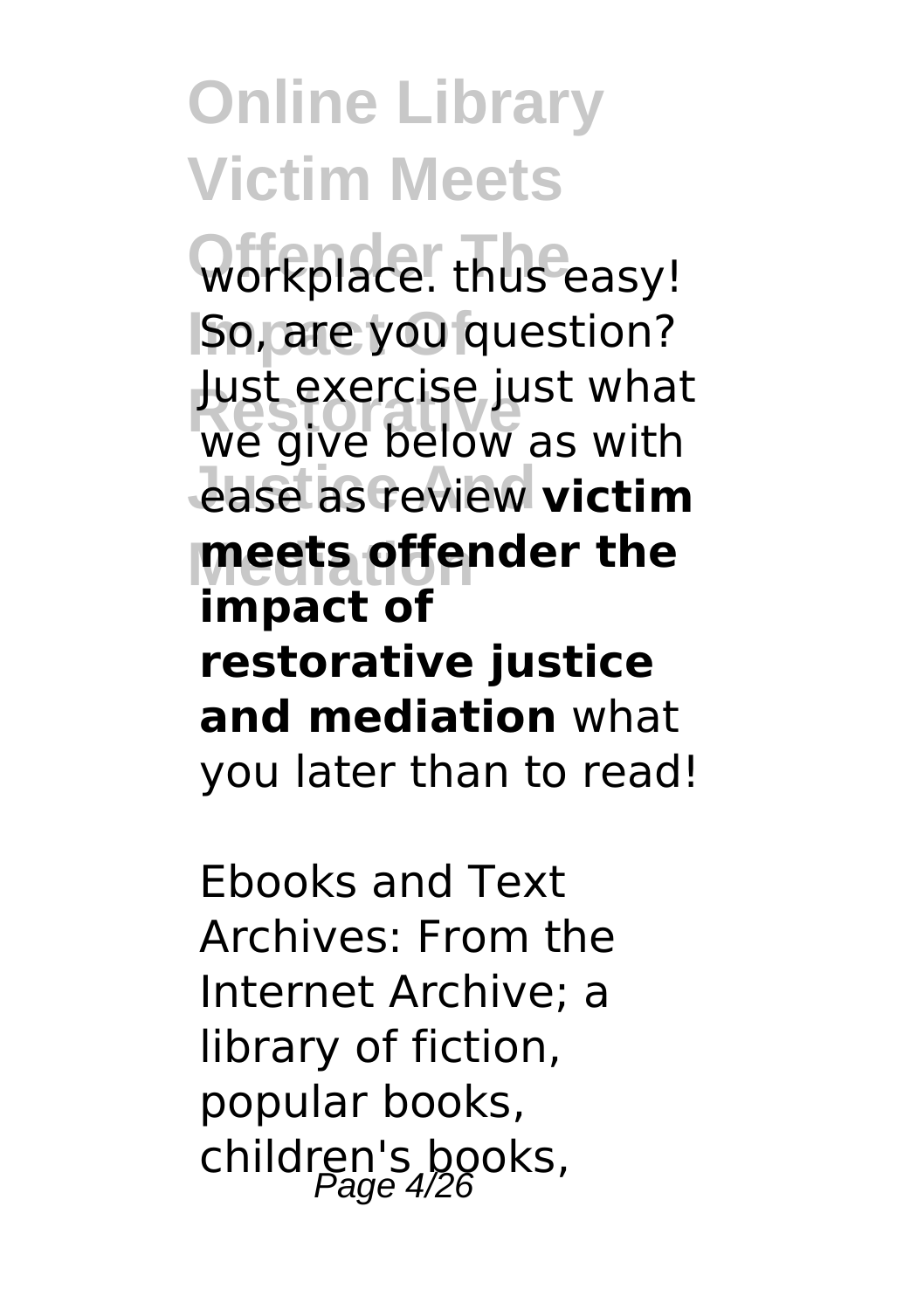**historical texts and** academic books. The **Research Street Books** on this street **Jhtereste And** free books on this site

#### **Mediation Victim Meets**

# **Offender The Impact**

Victim Meets Offender: The Impact of Restorative Justice and Mediation [Umbreit, Mark S., Coates, Robert B., Kalanj, Boris] on Amazon.com. \*FREE\* shipping on qualifying offers. Victim Meets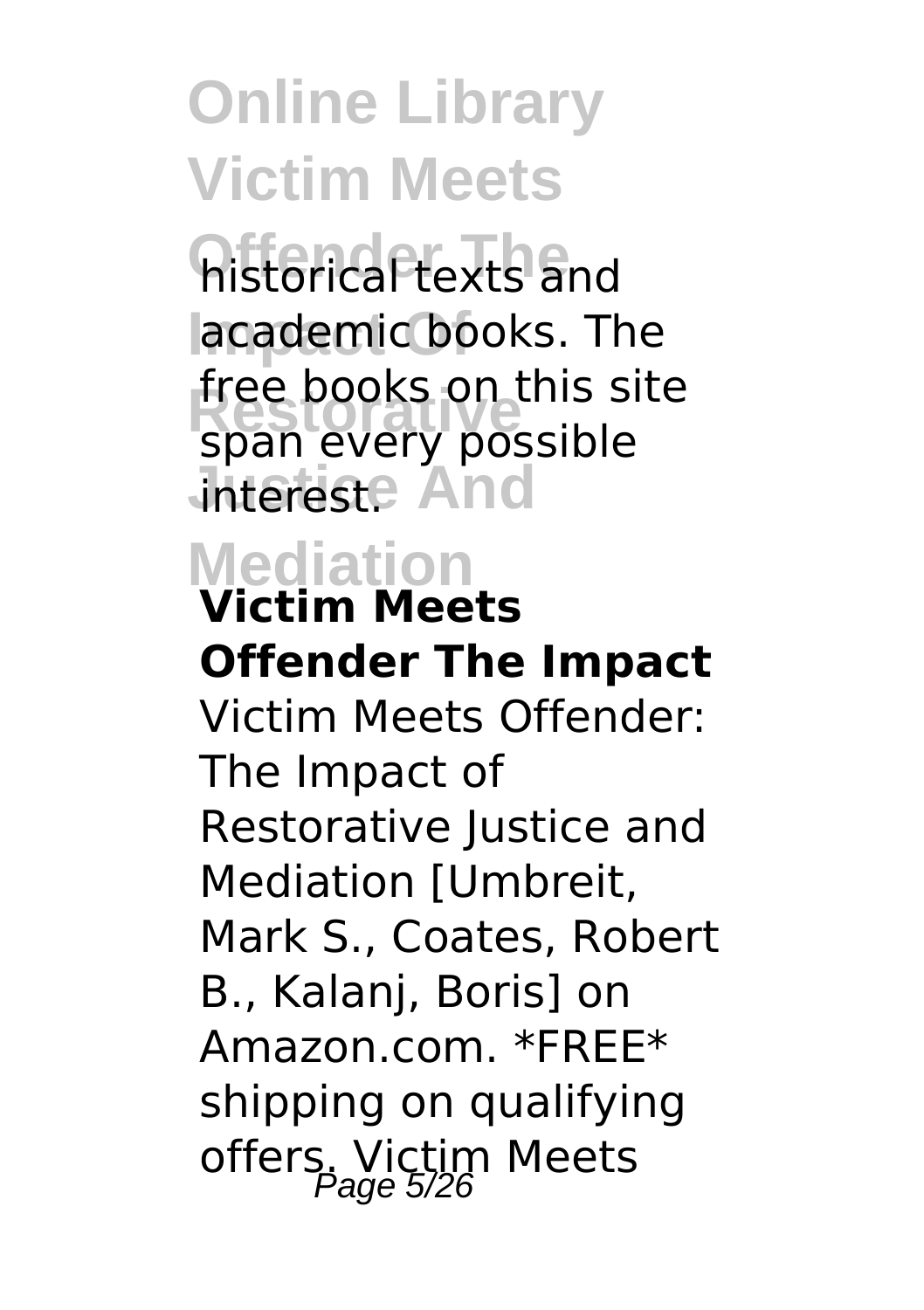**Offender: The Impact lof Restorative Justice Restorative** and Mediation

### **Victim Meets Mediation Offender: The Impact of Restorative Justice**

**...**

Results revealed high levels of client satisfaction and perceptions of fairness. In addition, victimoffender mediation helps reduce fear and anxiety among crime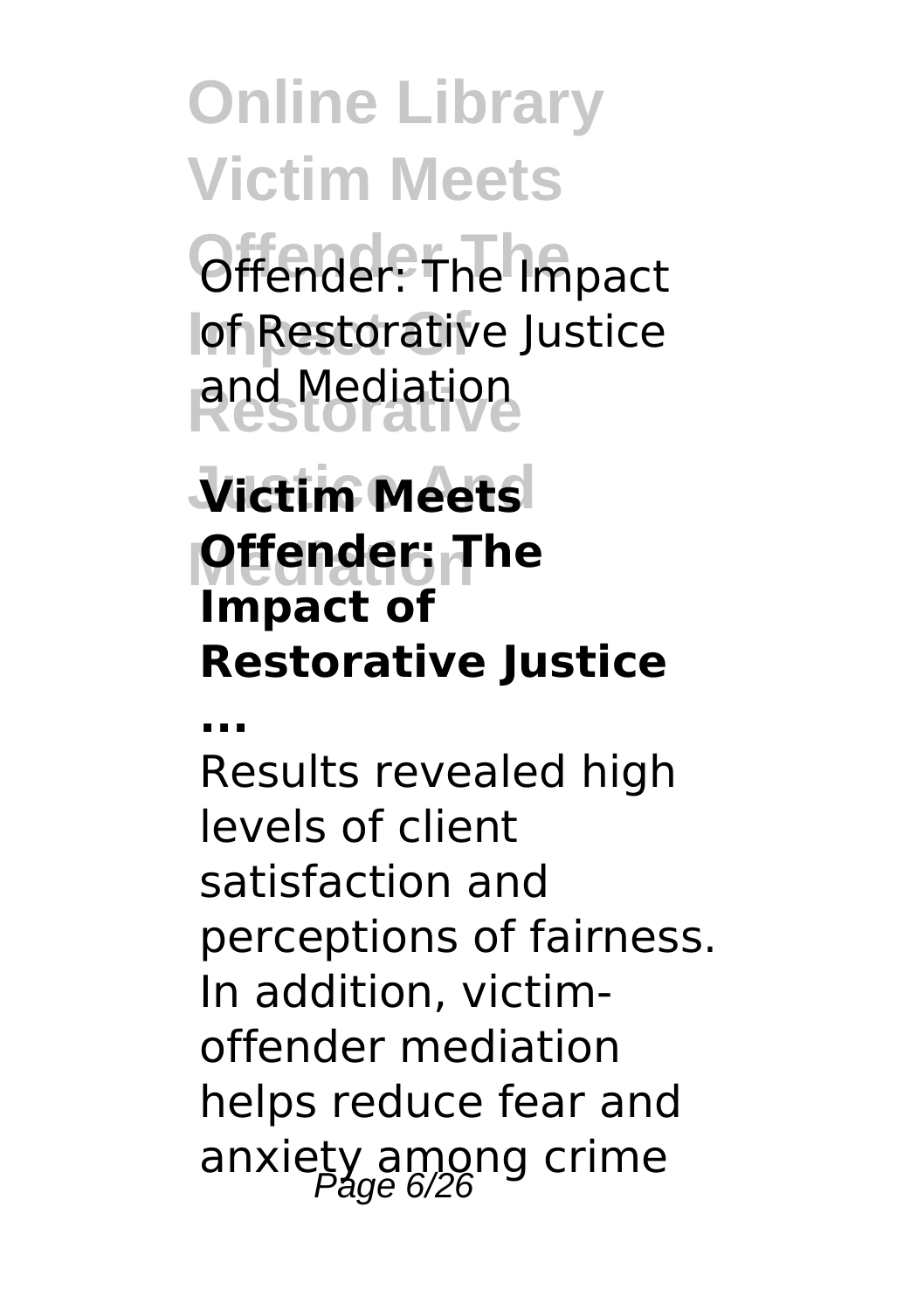**Online Library Victim Meets Offender The** victims. The specific location and **Restorative** program had no major **impact on the l perceptions** of the sponsorship of the program. Court officials strongly support victimoffender mediation.

### **NCJRS Abstract - National Criminal Justice Reference Service**

Victim Meets Offender: The Impact of Restorative Justice and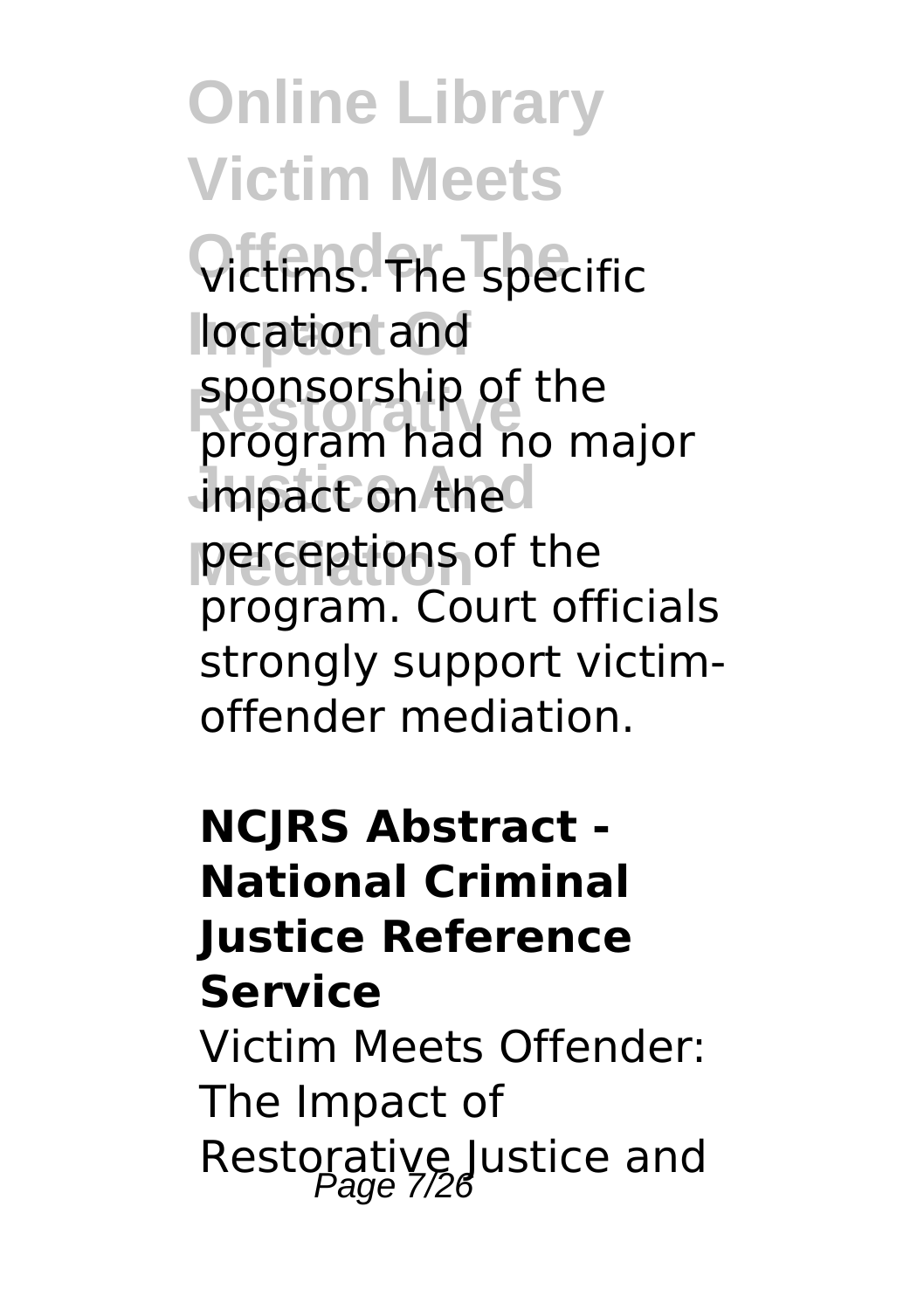**Online Library Victim Meets Mediation by Mark S. Impact Of** Umbreit (1994-03-04) on Amazon.com.<br>\*FREE\* shipping on **Justice And** qualifying offers. Victim **Mediation** Meets Offender: The on Amazon.com. Impact of Restorative Justice and Mediation by Mark S. Umbreit (1994-03-04)

#### **Victim Meets Offender: The Impact of Restorative Justice**

**...**

Victim Meets Offender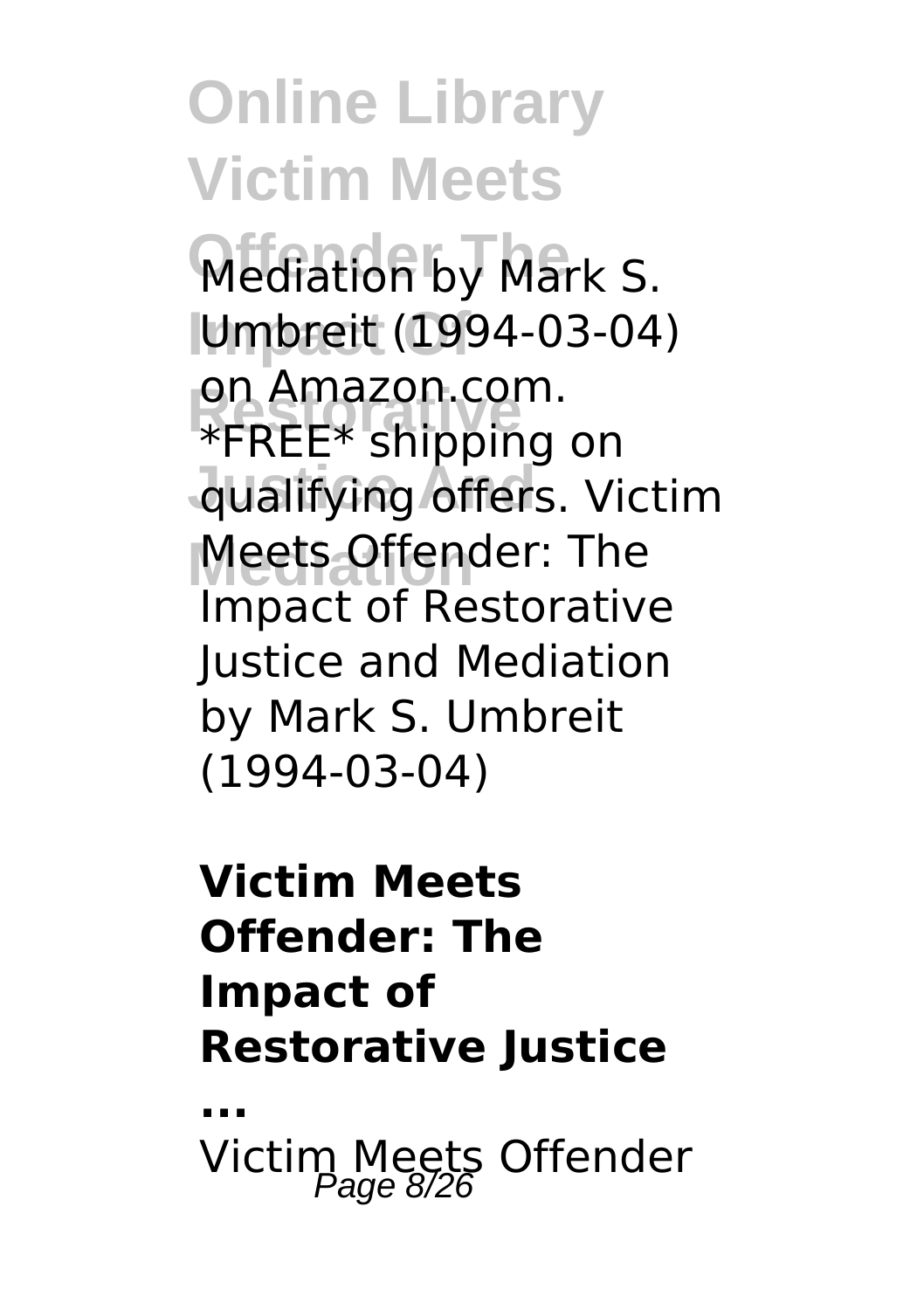**Online Library Victim Meets book.** Read reviews **Impact Of** from world's largest

community for readers.

### **Victim Meets Mediation Offender: The Impact Of Restorative Justice**

**...**

T1 - Victim Meets Offender. T2 - The Impact of Restorative Justice & Mediation. AU - Umbreit, Mark S. PY - 1994. Y1 - 1994. M3 - Book. BT - Victim Meets Offender. PB - Criminal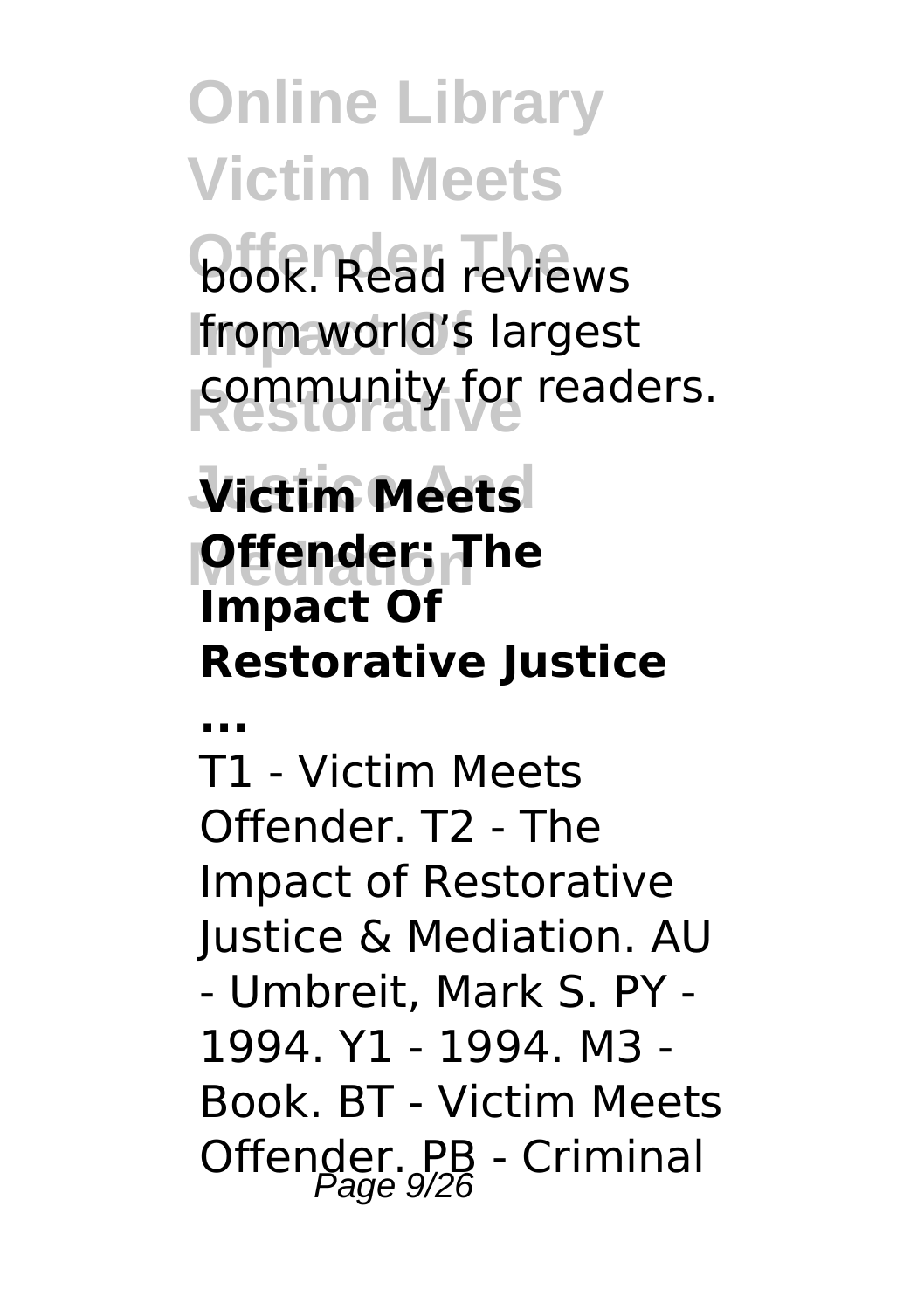**Online Library Victim Meets Offender The** Justice Press. CY - **Impact Of** Monsey, NY. ER - **Restorative** Scopus & Elsevier **Fingerprint Engine ... Mediation** Powered by Pure, **Victim Meets Offender: The Impact of Restorative Justice ...** Victim Offender Reconciliation Program (VORP) is a special mode of conflict

resolution between victims and offenders.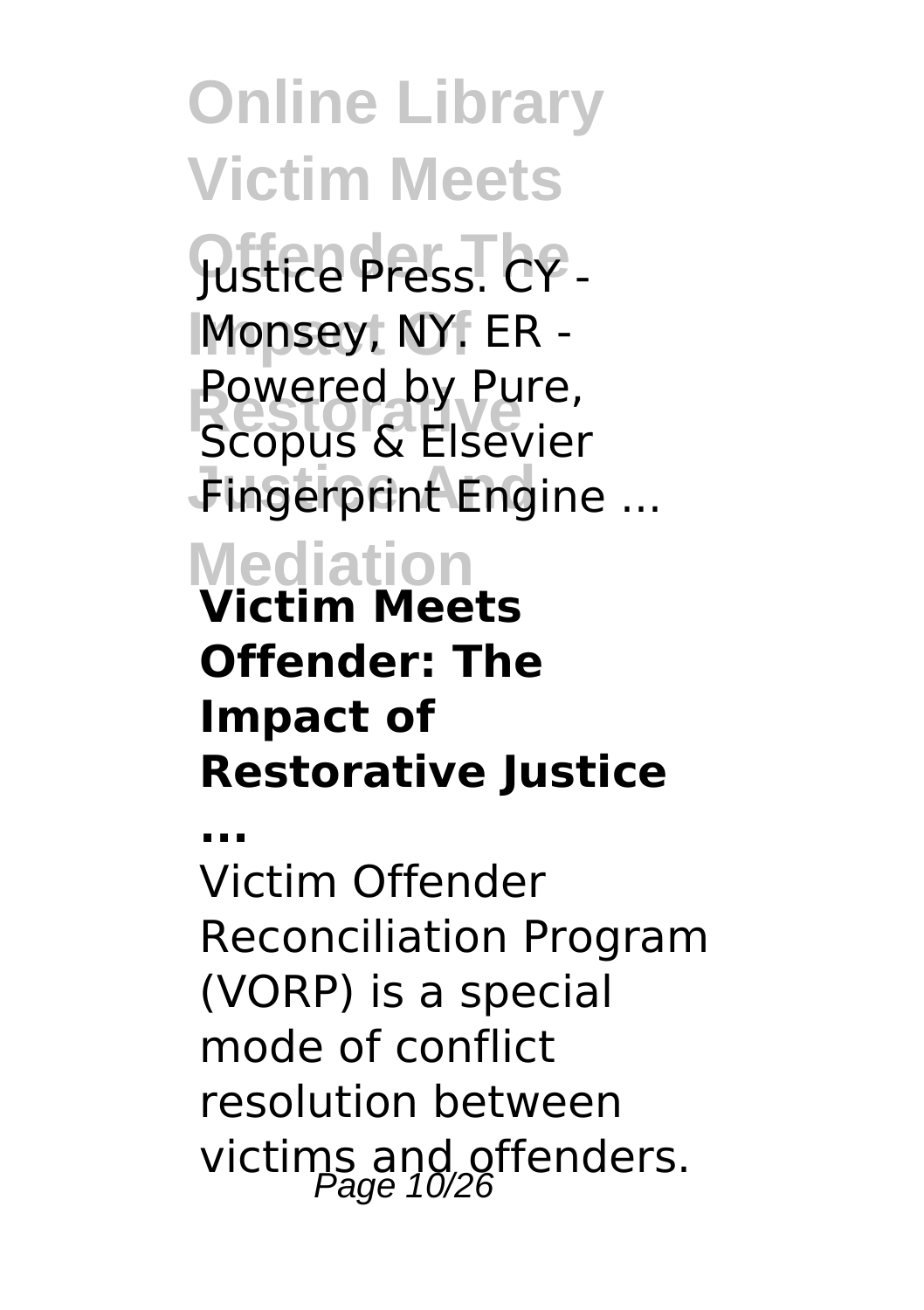**Online Library Victim Meets** *It has appeals to both* **Impact Of** parties. Face-to-face encounter is the<br>essence of the VORP process. Mediation and **Mediation** reconci-liation make encounter is the offenders accountable and responsible for their criminal acts and also committed to recompense their victims' damages.

**Victim Meets Offender: A Comparative Study on Juveniles ...**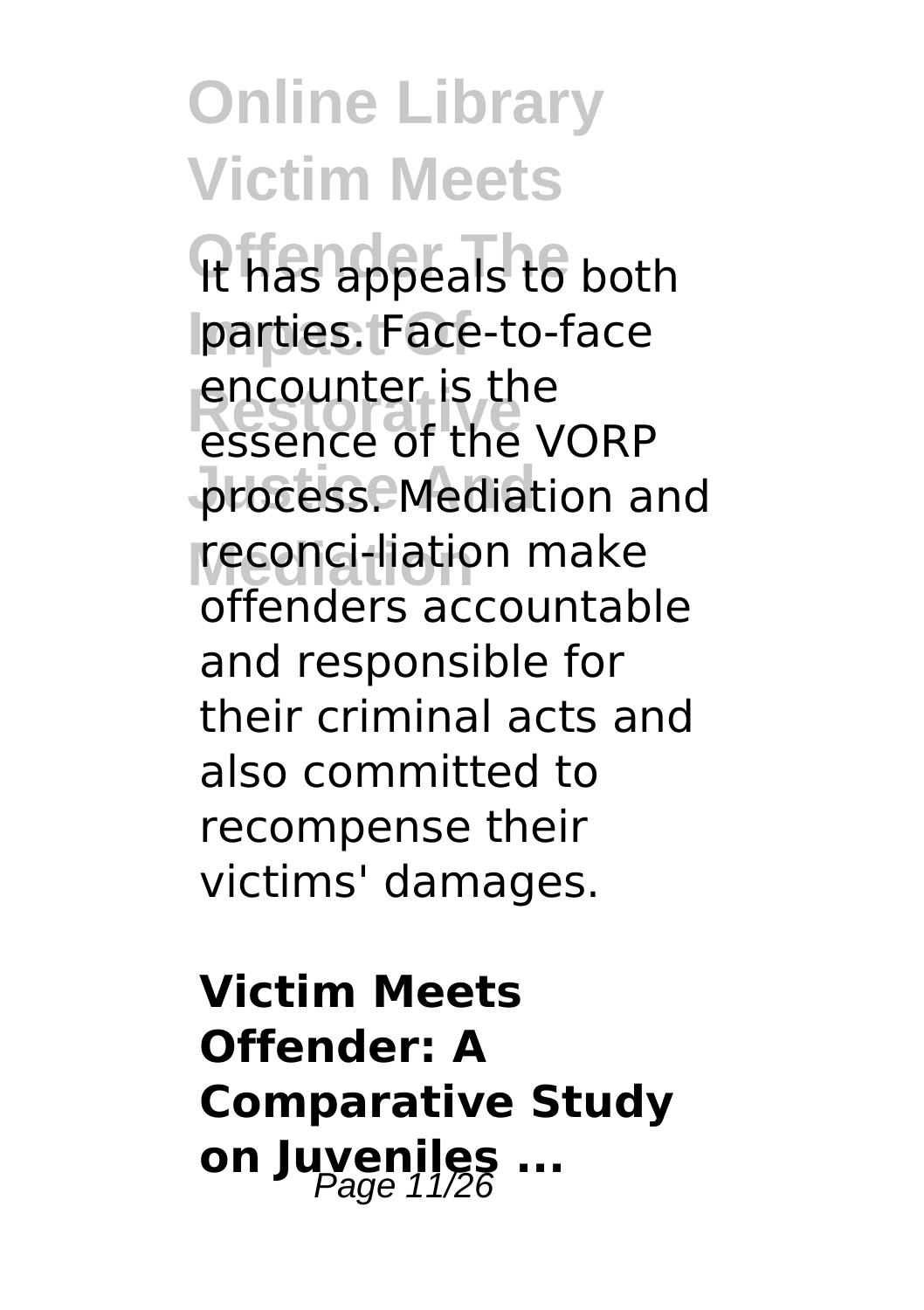**Online Library Victim Meets** *Orime victims can find* lit healing to meet **Restorative** know it. Awareness of restorative justice can **g**ive victims a sense of offenders – but too few closure – and makes the criminal justice system more ...

#### **Crime victims can find it healing to meet offenders – but**

**...**

The physical, financial, psychological, and emotional impact of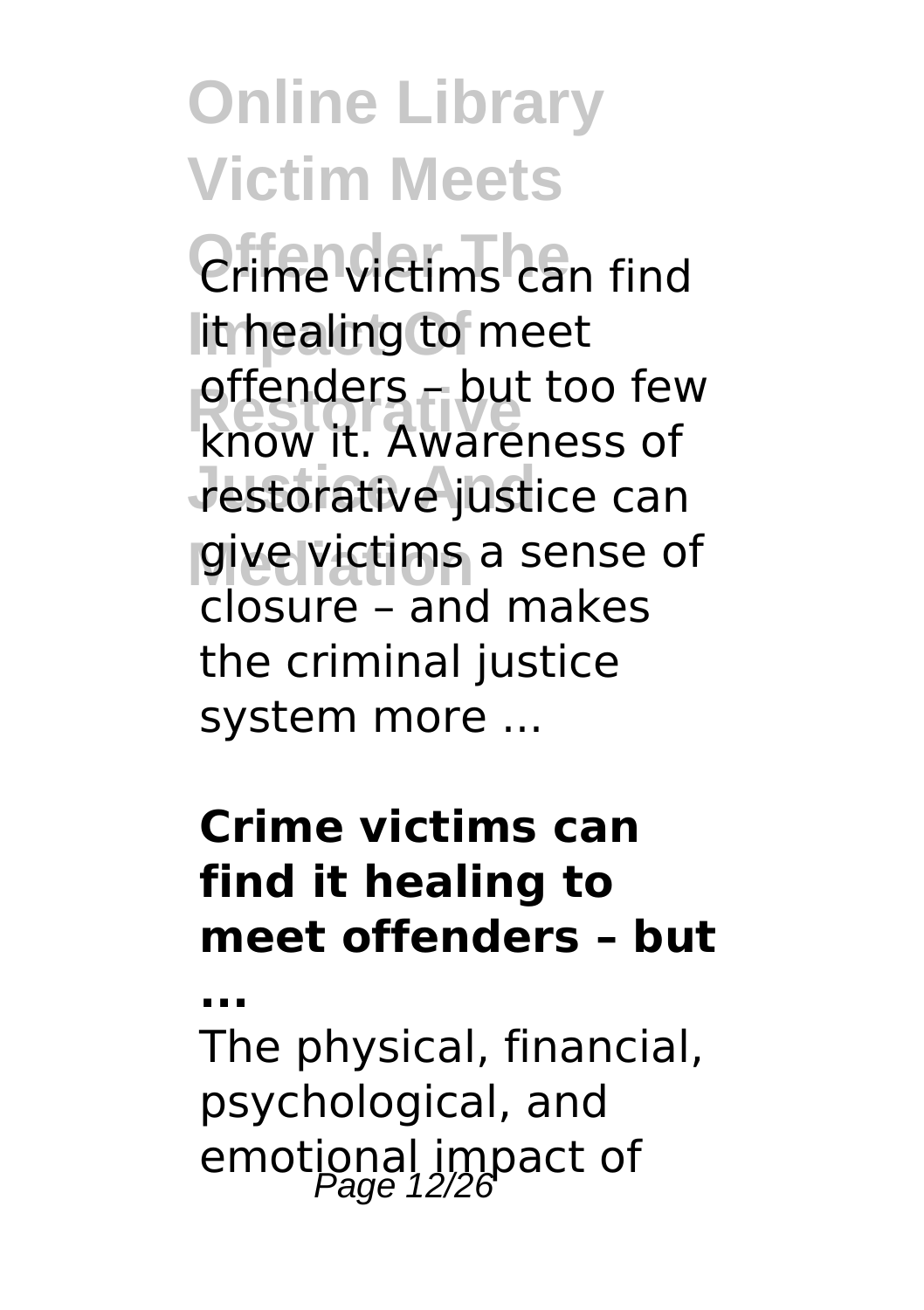**Online Library Victim Meets Offender The** the crime. The harm **done to family Restorative** crime, such as the loss of a parent ord **Mediation** caregiver. Medical relationships by the treatment or psychological services required by the victim because of the crime. The need for restitution. The victim's opinion of an appropriate sentence for the offender.

**How To Write a**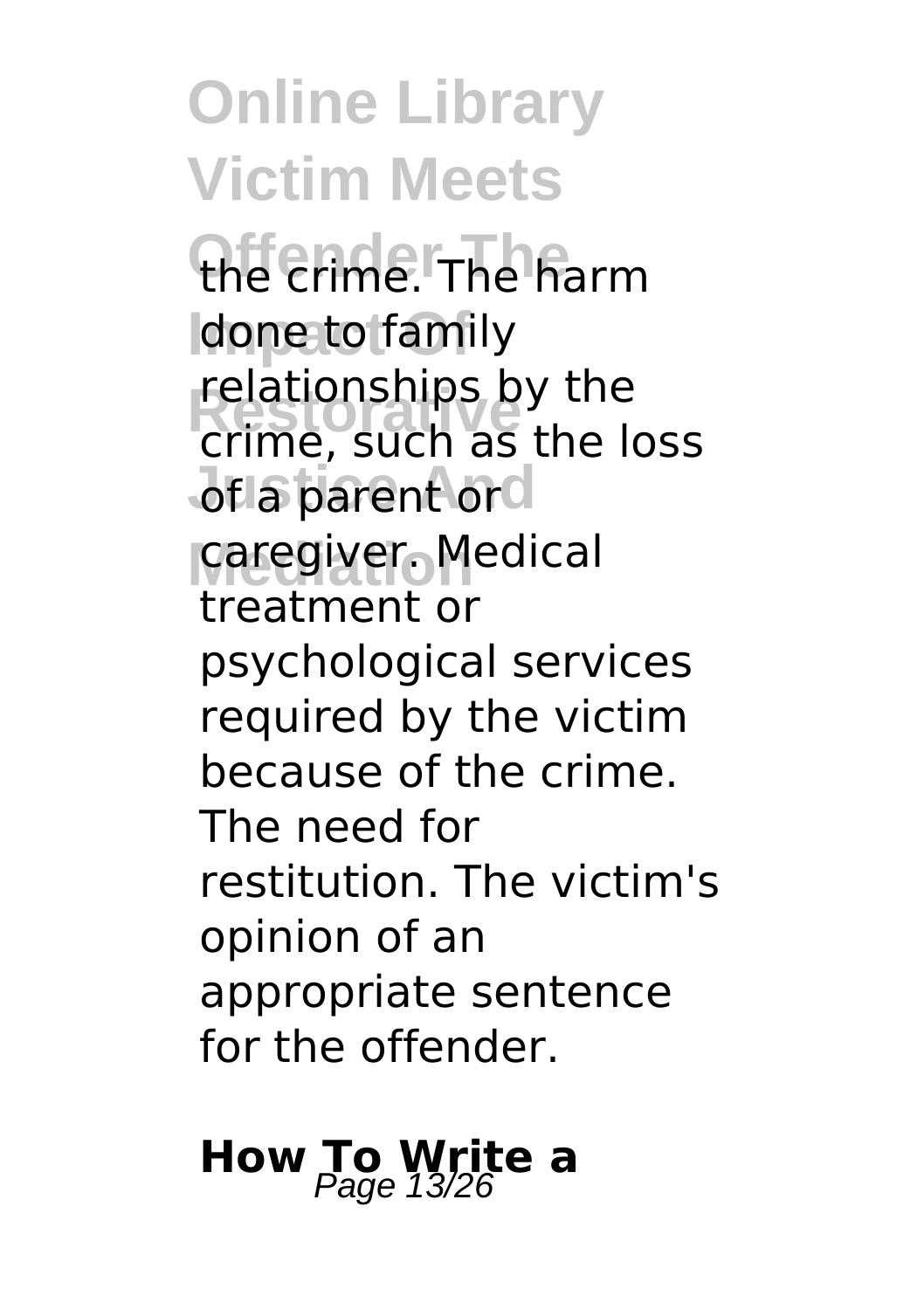**Online Library Victim Meets Offender The Victim Impact Impact Of Statement - Redigence**<br>Victim's family says they weren't told of **Mediation** violent offender's **ThoughtCo** release amid COVID-19 Violent offenders were released from jail before completing their sentence.

#### **Victim's family says they weren't told of violent offender ...**

Tyler, T Why People Obey the Law (New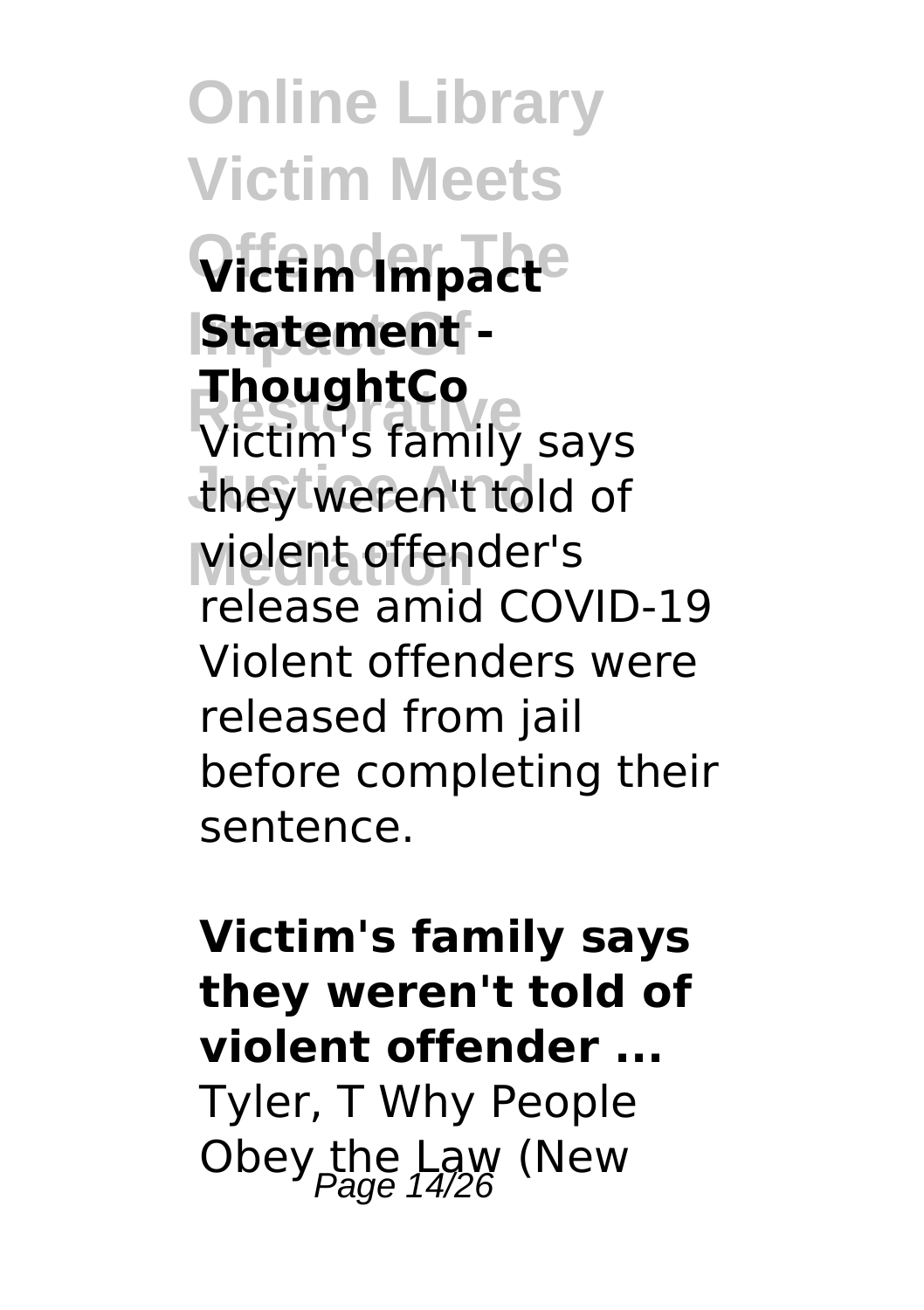**Online Library Victim Meets Affen, Connecticut: Yale University Press, Restorative** "Crime Victims **Confront Their Offenders: The Impact** 1990) Umbreit, M of a Minneapolis Mediation Programme" in ...

**Restorative Justice - The Evidence (Full Report) by Esmée ...** Victim-offender programs resulted in very high levels of satisfaction among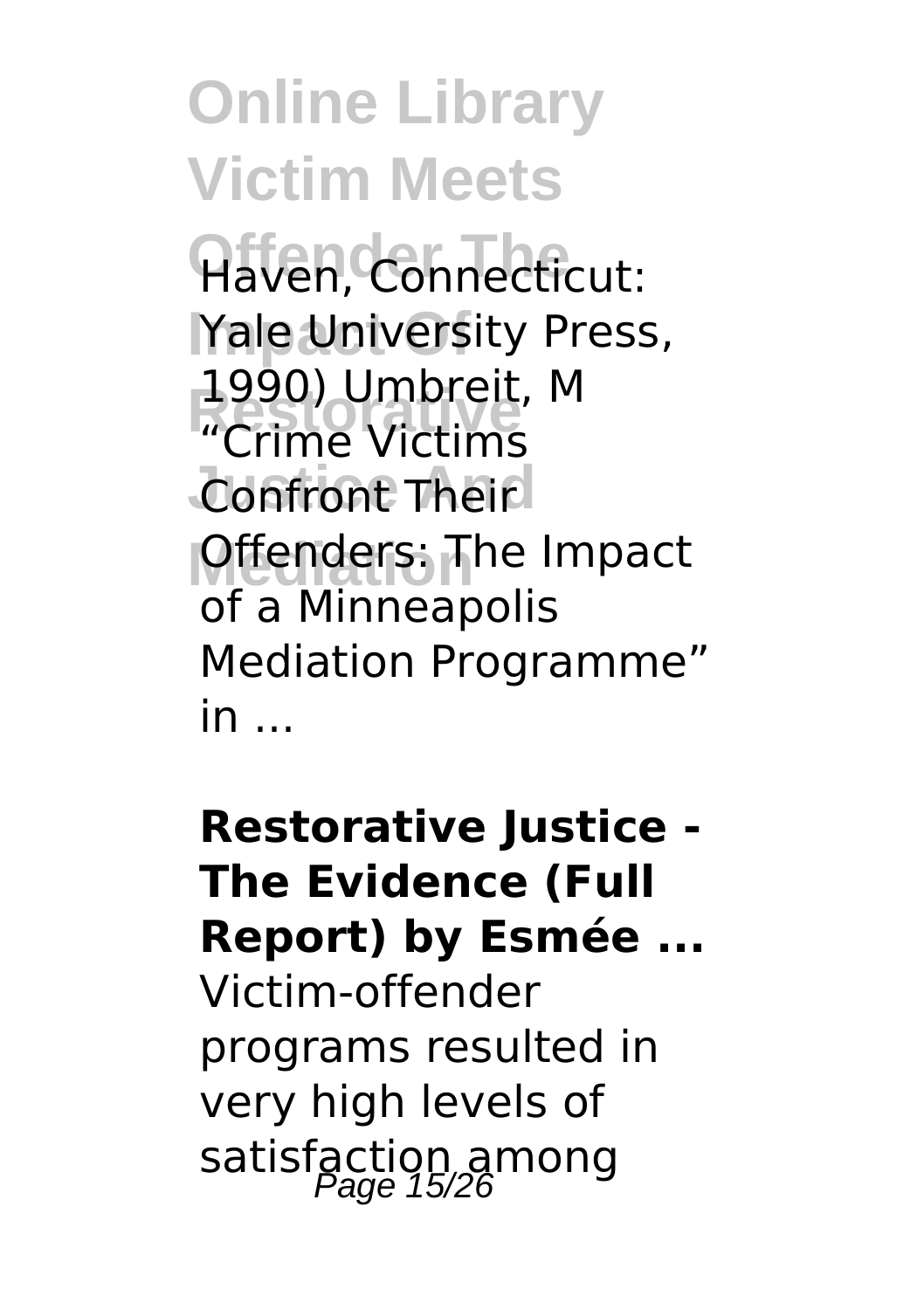*<u>Both victims</u>* (nearly **80%) and offenders Restorative** who participated in mediation were far **more likely than other** (nearly 90%). Victims victims to feel that the justice system had treated them fairly.

#### **Victim Meets Offender: The Impact of Restorative Justice**

**...**

Victim Meets Offender: The Impact of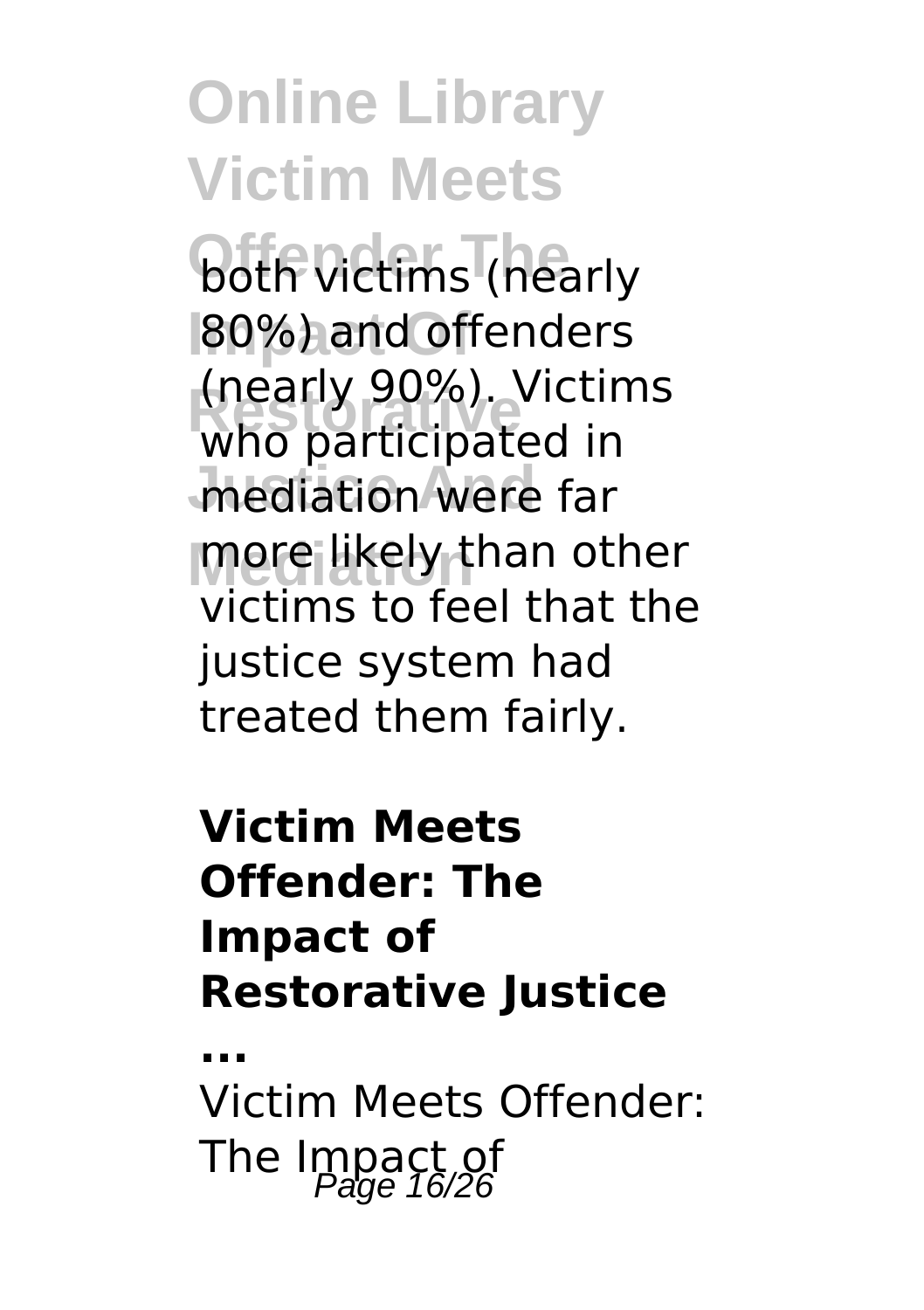**Restorative Justice and Mediation - Mark S. Umbreit, Robert B.<br>Coates, Boris Kalar** Google Books. "Here in **Mediation** one easily accessible Coates, Boris Kalanj book is a summary of the key...

#### **Victim Meets Offender: The Impact of Restorative Justice**

**...**

Victim Meets Offender: The Impact of Restorative Justice and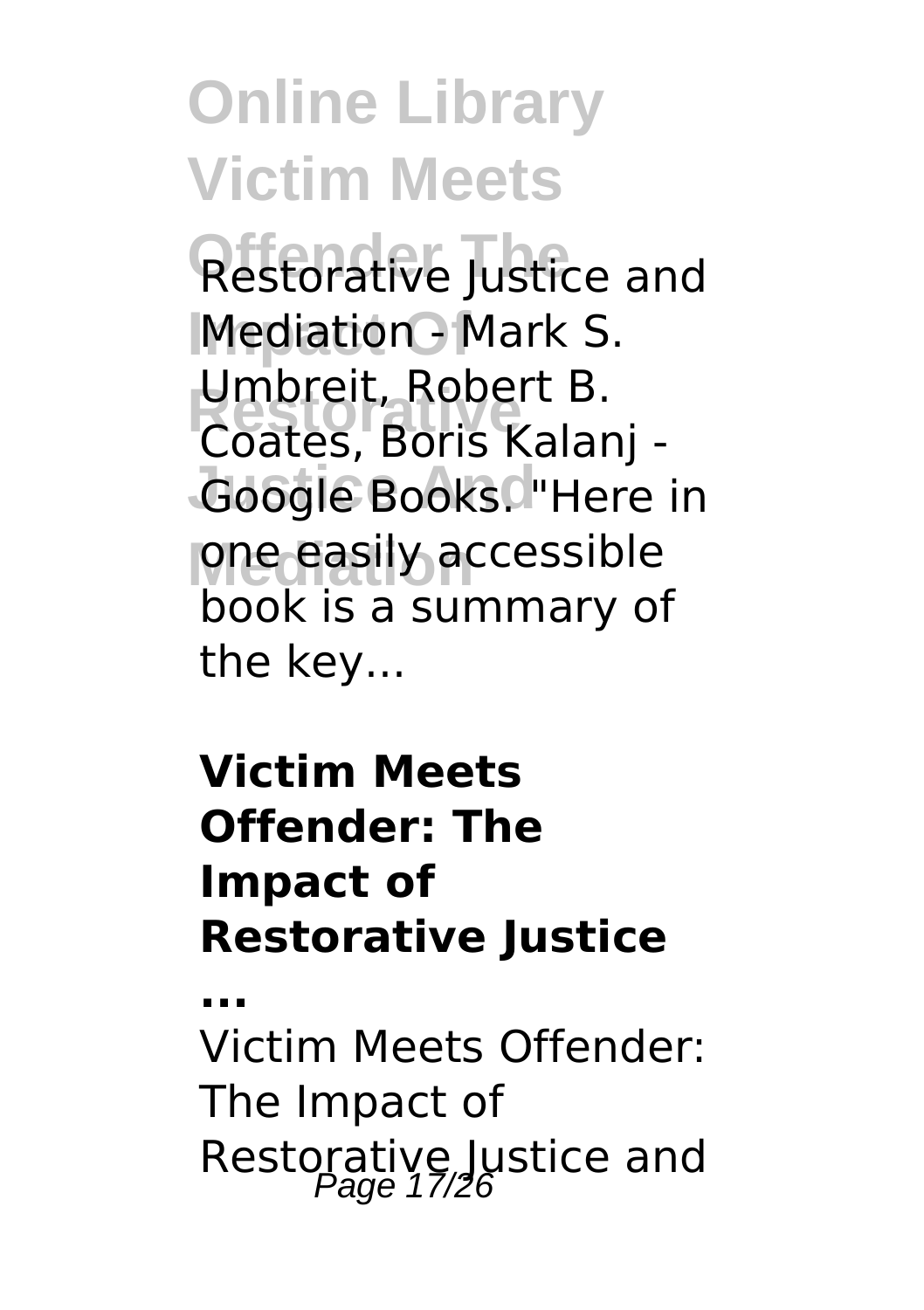**Online Library Victim Meets** Mediation. Source: **Impact Of** (1994) Monsey, NY: **Restorative** This study evaluates **Justice And** voluntary victim**offender** mediation Criminal Justice Press. programs operating in 4 juvenile courts in Oakland, CA, Minneapolis, MN, Albuquerque, NM and Austin, TX. Data were obtained from interviews with 1,153 victims and offenders.

### **Victim Meets** Page 18/26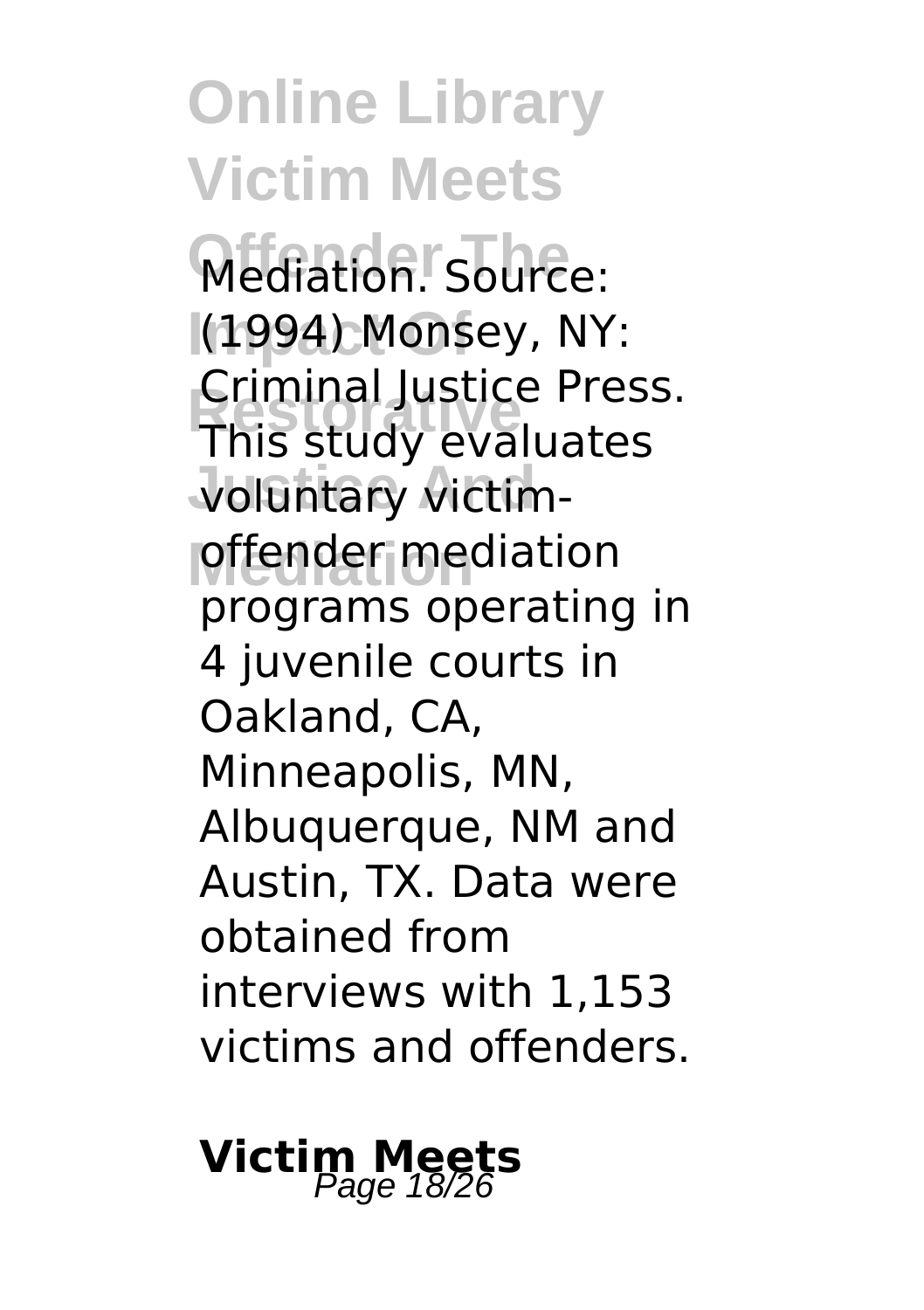**Online Library Victim Meets Offender The Offender: The Impact Of Impact of Restorative Restorative Justice Jn essence, VOMs Mediation** involve a meeting **...** between the victim and offender facilitated by a trained mediator. With the assistance of the mediator, the victim and offender begin to resolve the conflict and to construct their own approach to achieving justice in the face of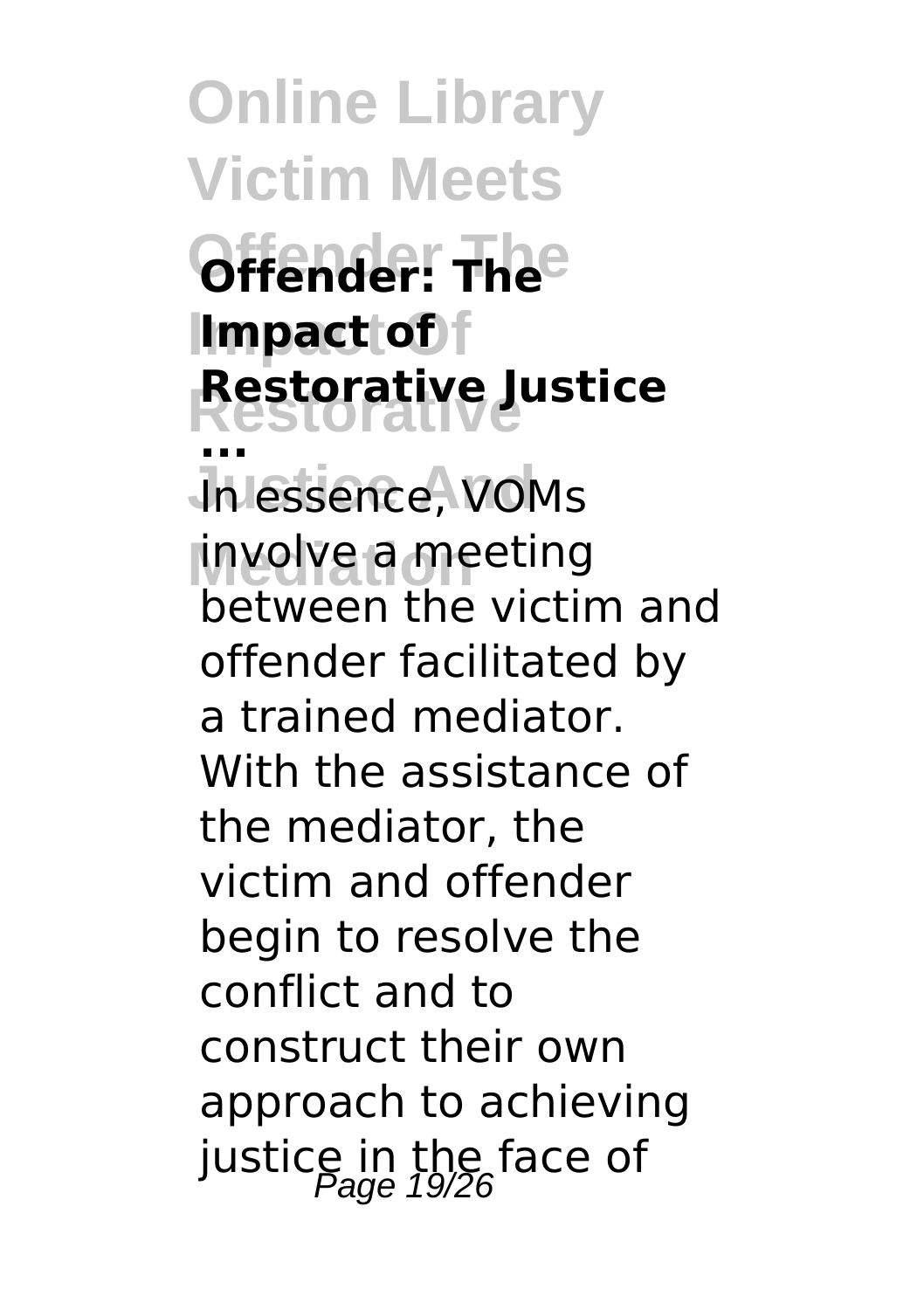**Online Library Victim Meets** their particular crime. **Impact Of Restorative Mediation | Justice And Restorative Justice Mediation** An increasing number **Victim Offender** of victims of sexual assault, attempted homicide, and survivors of murder victims, in Canada and the United States, are requesting the opportunity to meet the offender to express the full impact of the crime upon their life, to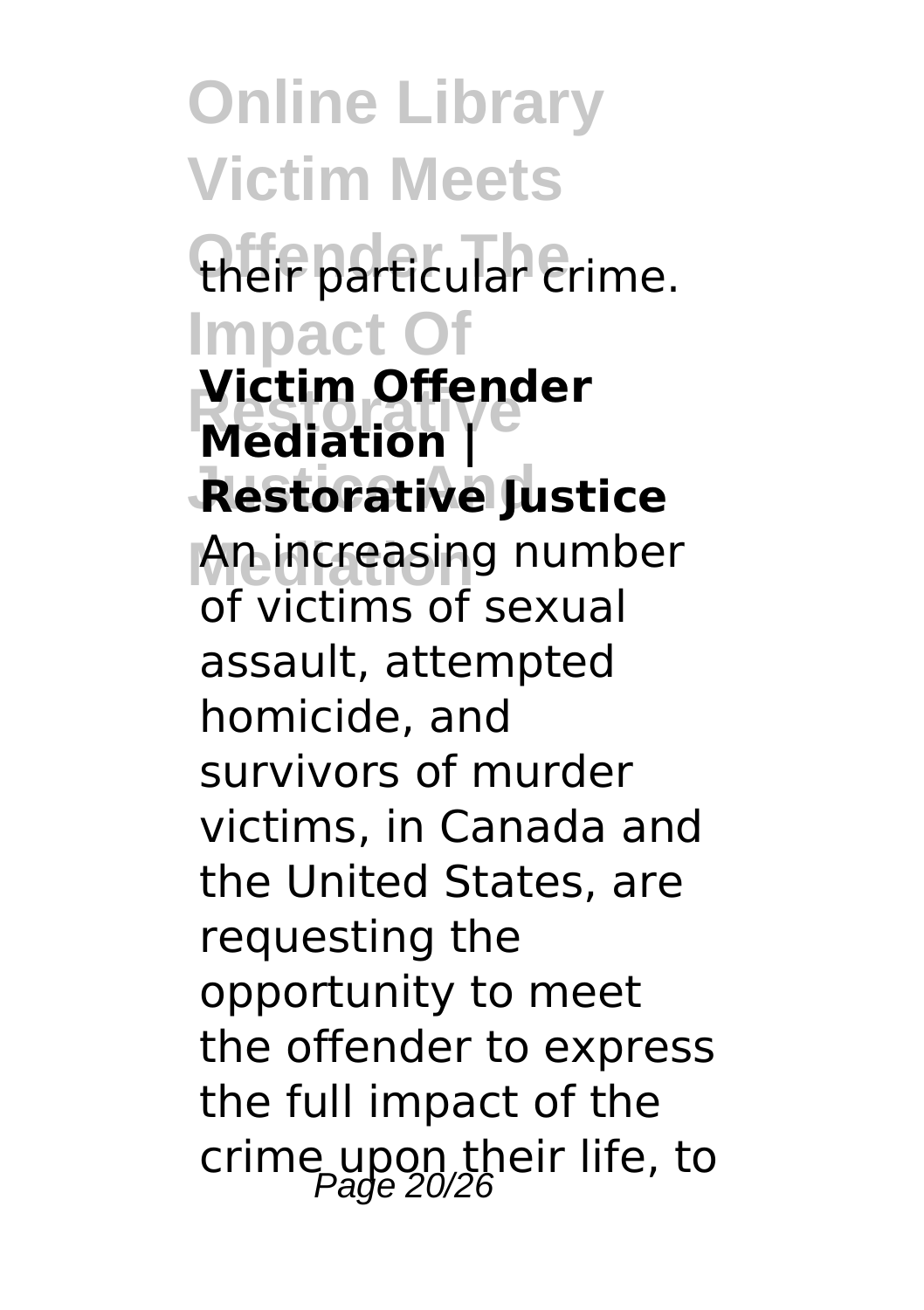**Off answers to many Impact Of** questions they have **Restorative** sense of closure so that they can move on **With their lives.** and to gain a greater

### **Victims of Severe Violence Meet the Offender: Restorative ...** Get this from a library! Victim meets offender : the impact of restorative justice and mediation. [Mark S Umbreit; Robert B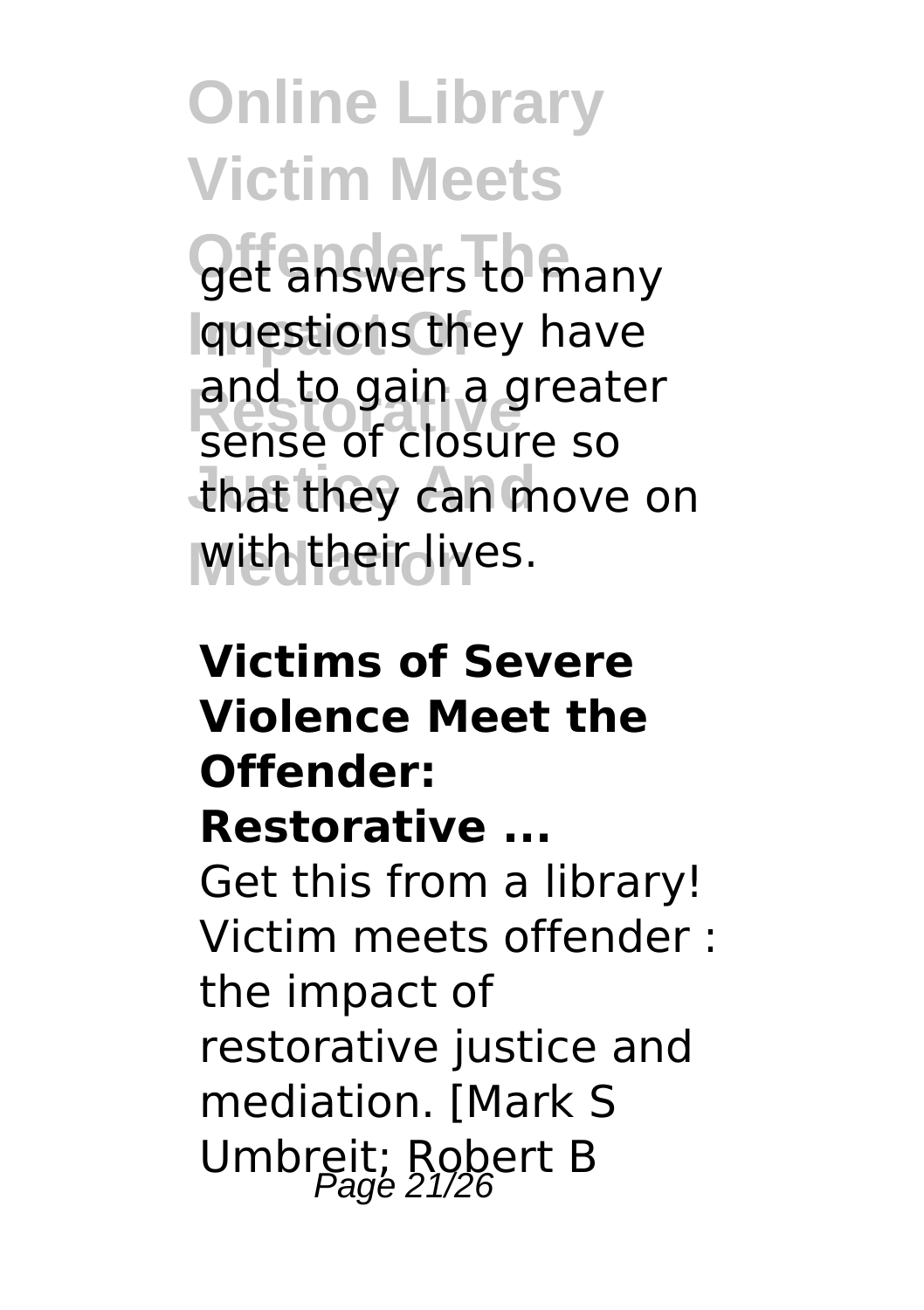**Online Library Victim Meets Offender The** Coates; Boris Kalanj] -- **Impact Of** " ... Based largely upon a two-and-one-naid-<br>year study of victim-**J**ffender mediation **Mediation** programs in California, a two-and-one-hald-Minnesota, New Mexico and Texas."--Preface.

**Victim meets offender : the impact of restorative justice ...** A victim impact statement is a written statement from a victim that describes<br>Page 22/26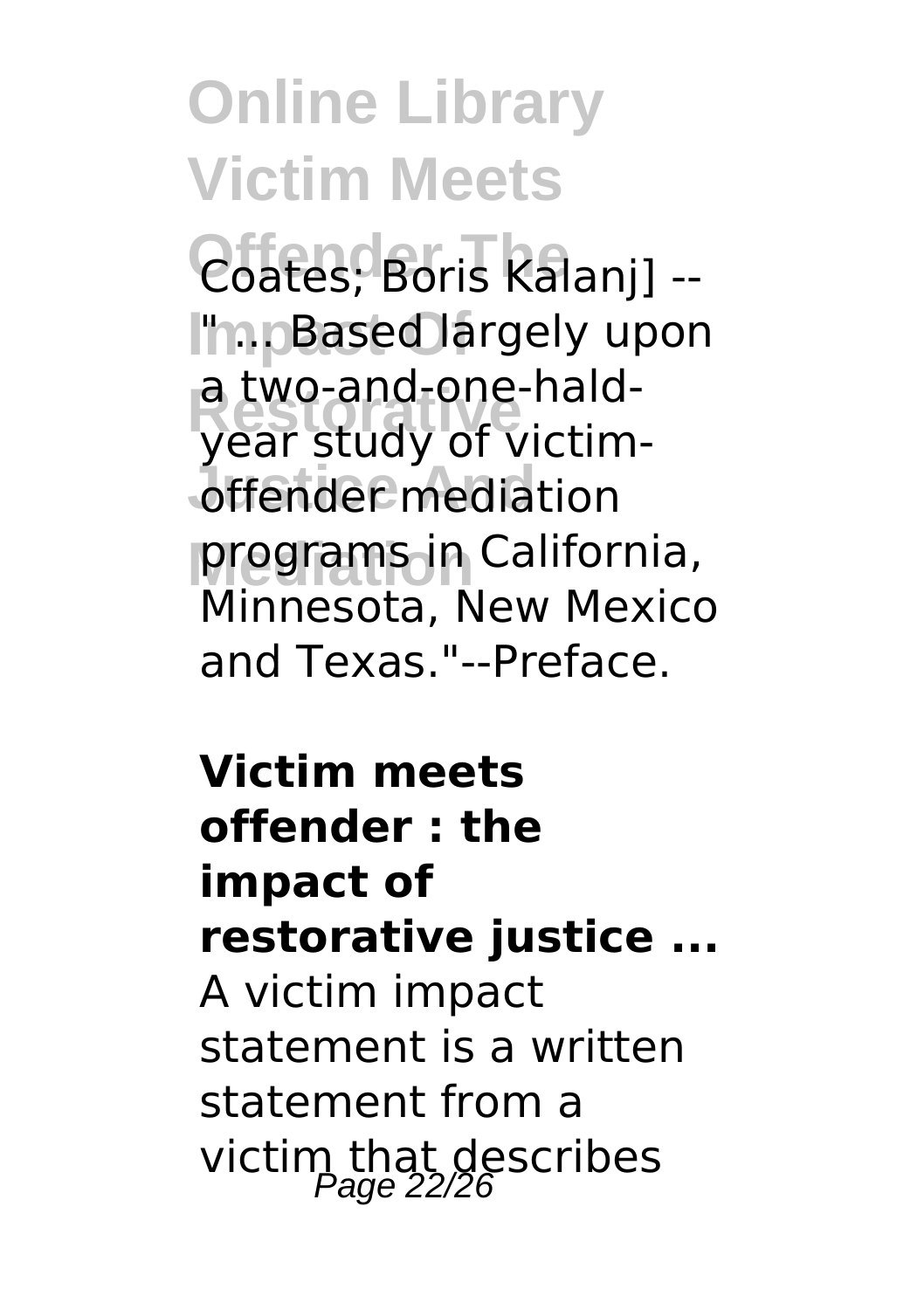**Online Library Victim Meets** the physical or<sup>e</sup> emotional harm, **Restorative** economic loss which the victim of an **offence has suffered.** property damage or The Court must take the statement into account when an offender is sentenced.

### **Victim impact statements - Canadian Victims Bill of Rights** During the mediation session, the victim and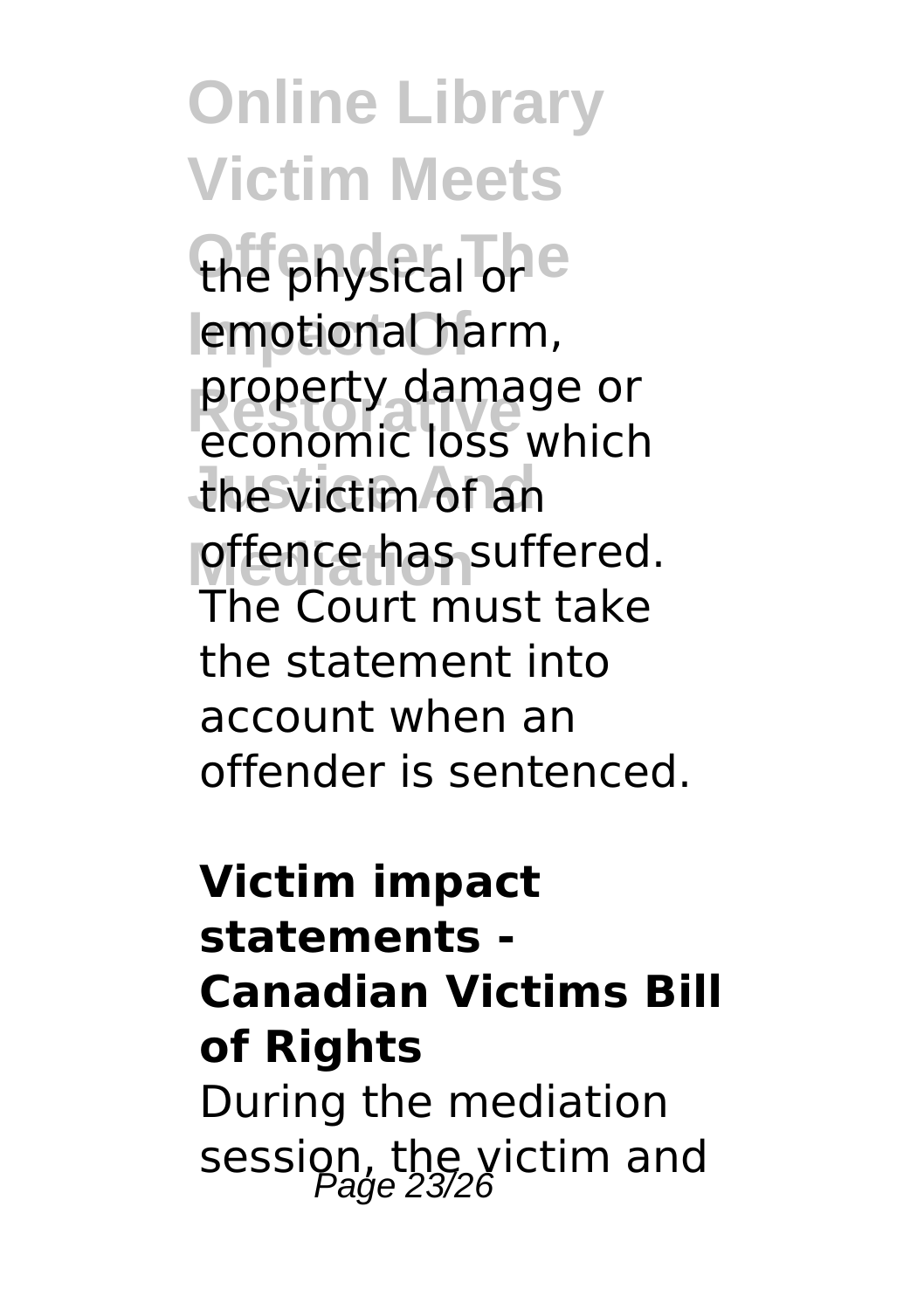**Offender discuss the** crime and its impact on **Restorative** a plan for the offender to make amends. This **Mediation** program began in 1989 their lives. They devise as a relatively small program. Today, it represents the largest victim-offender mediation program in North America.

**Balanced and Restorative Justice Practice: Accountability** Page 24/26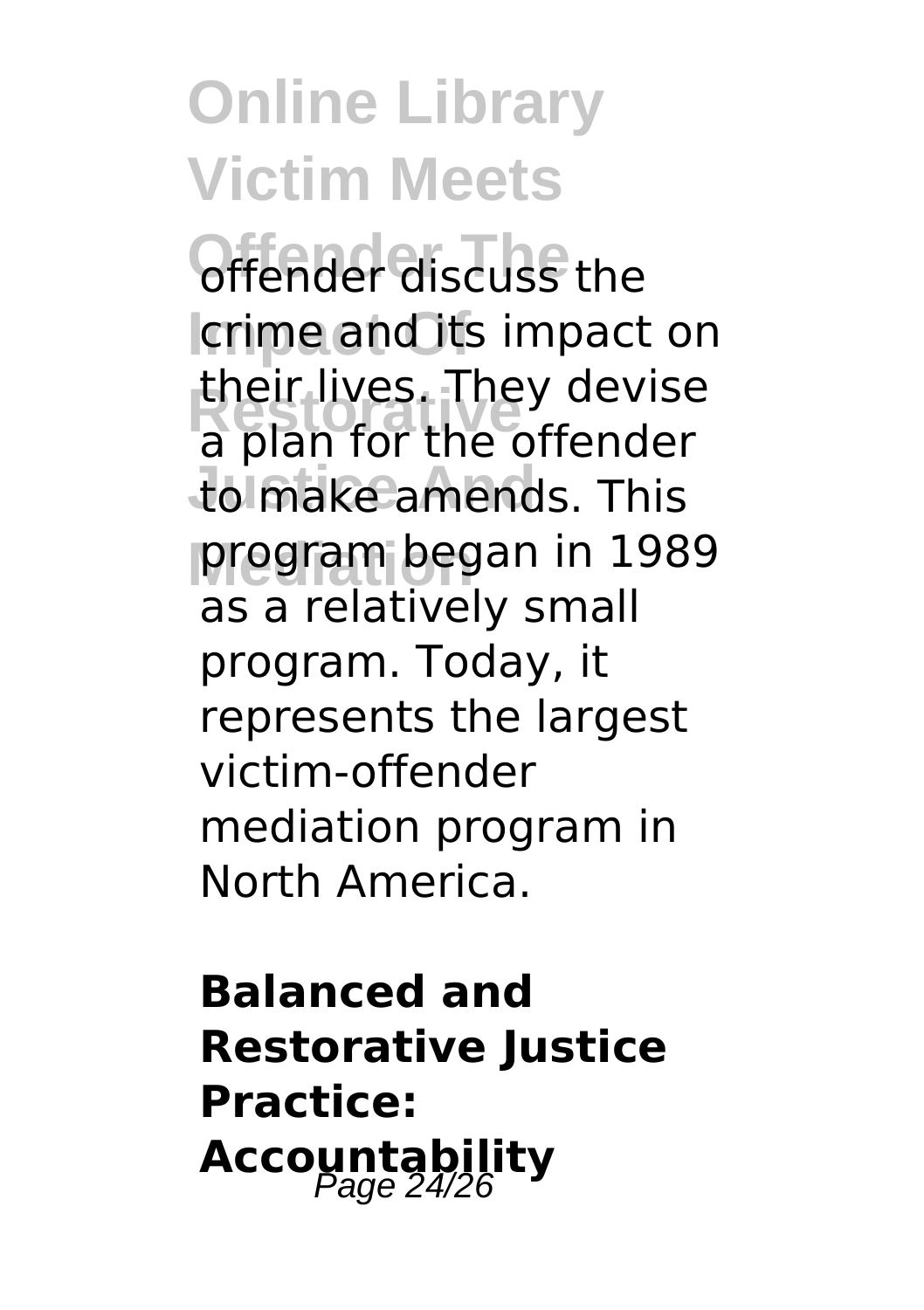**Online Library Victim Meets** *Orime victims and their* families can submit written impact<br>statements to be considered by the **Mediation** Board of Parole. Right written impact to Meet with Parole Board Certain victims of violent crimes are eligible to speak with a Board of Parole member in-person or by phone to give their impact statement.